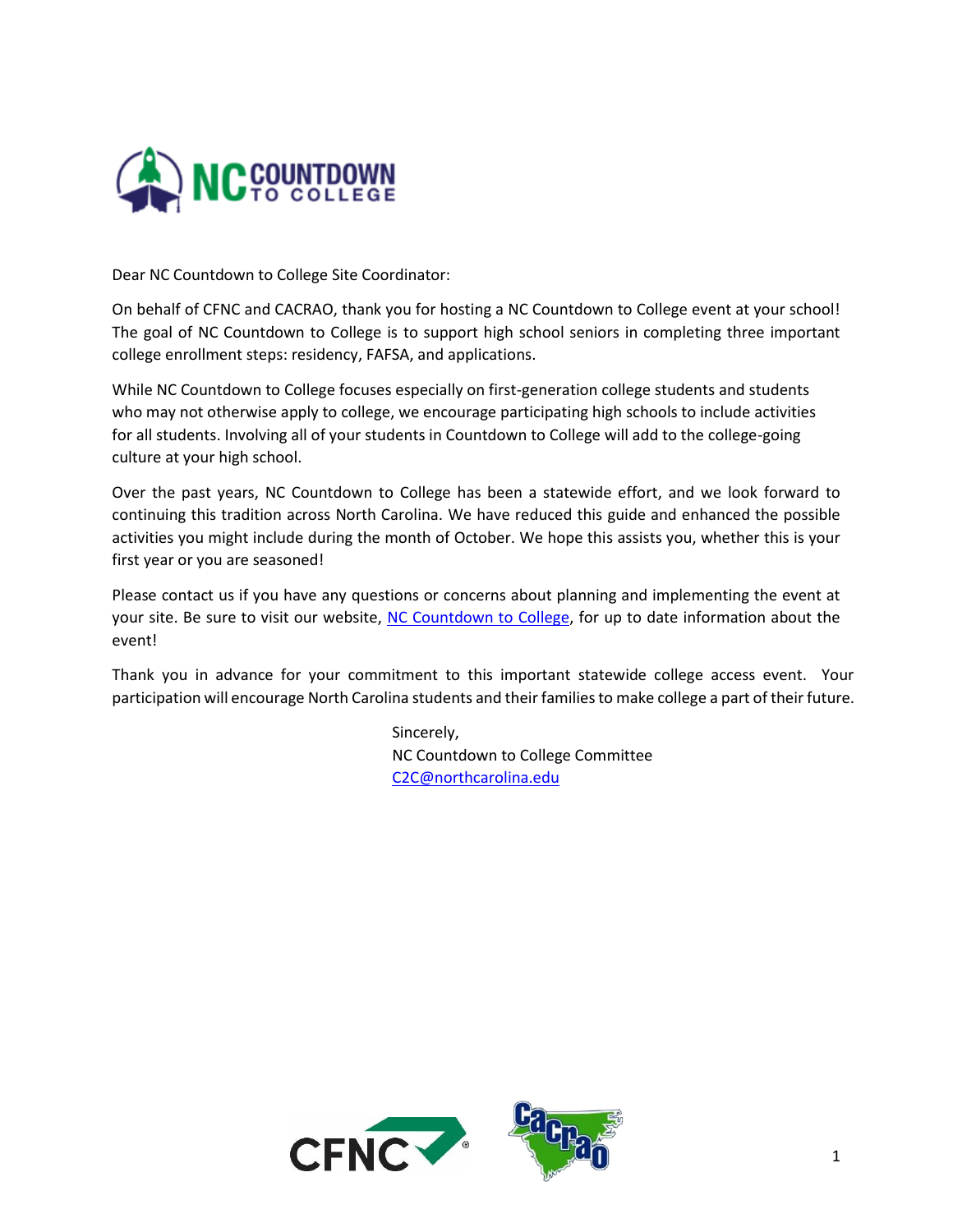# **Planning Your Site or School for NC C2C**

We intend for this to be a useful guide for Site Coordinators when planning and implementing an NC Countdown to College event. Additional resources and materials are available online at [www.CFNC.org/](http://www.cfnc.org/)C2C.

## **Step 1. Identify a Site Coordinator**

Every school or organization participating in NC Countdown to College should identify a site coordinator or co-coordinators. This can be a counselor, advisor, coach or other professional who will be responsible for planning and implementing event(s) for your site. It is also recommended that you designate a backup coordinator.

### **Step 2. Register Your Site**

To participate in NC Countdown to College 2022 your school should register on CFNC.org/C2C in the "School" section. The registration can also be found here[: https://www.cfnc.org/apply-to-college/nc](https://www.cfnc.org/apply-to-college/nc-countdown-to-college/c2c-site-registration/)[countdown-to-college/c2c-site-registration/](https://www.cfnc.org/apply-to-college/nc-countdown-to-college/c2c-site-registration/)

Why register?

- "I Applied" stickers
- Technology communication
- You will receive C2C and CAW updates from us, including any updates to the fee waiver list
- Timely emails from us between your registration and October, with updates, activities for students, etc.
- Data! We use the registration information to make improvements each year.

### **Step 3. Perform Technology Preparations**

The success of your event could hinge on your technology readiness. Here are a list of preparations:

- Provide your IT staff with the Technology Guidelines. These are available on CFNC.org/C2C in the "Schools" section.
- Ensure your IT staff reviews the list of whitelisted websites.
- Work with technology support staff to ensure that firewalls or other access restrictions will not prevent students from accessing online applications the day of the event.

# **Step 4. Coordinate Your Site Team**

- Bring together a planning committee to help plan month-long activities. This group may include faculty, staff, parents, students, and community members. Students could earn community service hours for volunteering.
- Survey students to find out what they want to know about education beyond high school and plan mini workshops around those topics.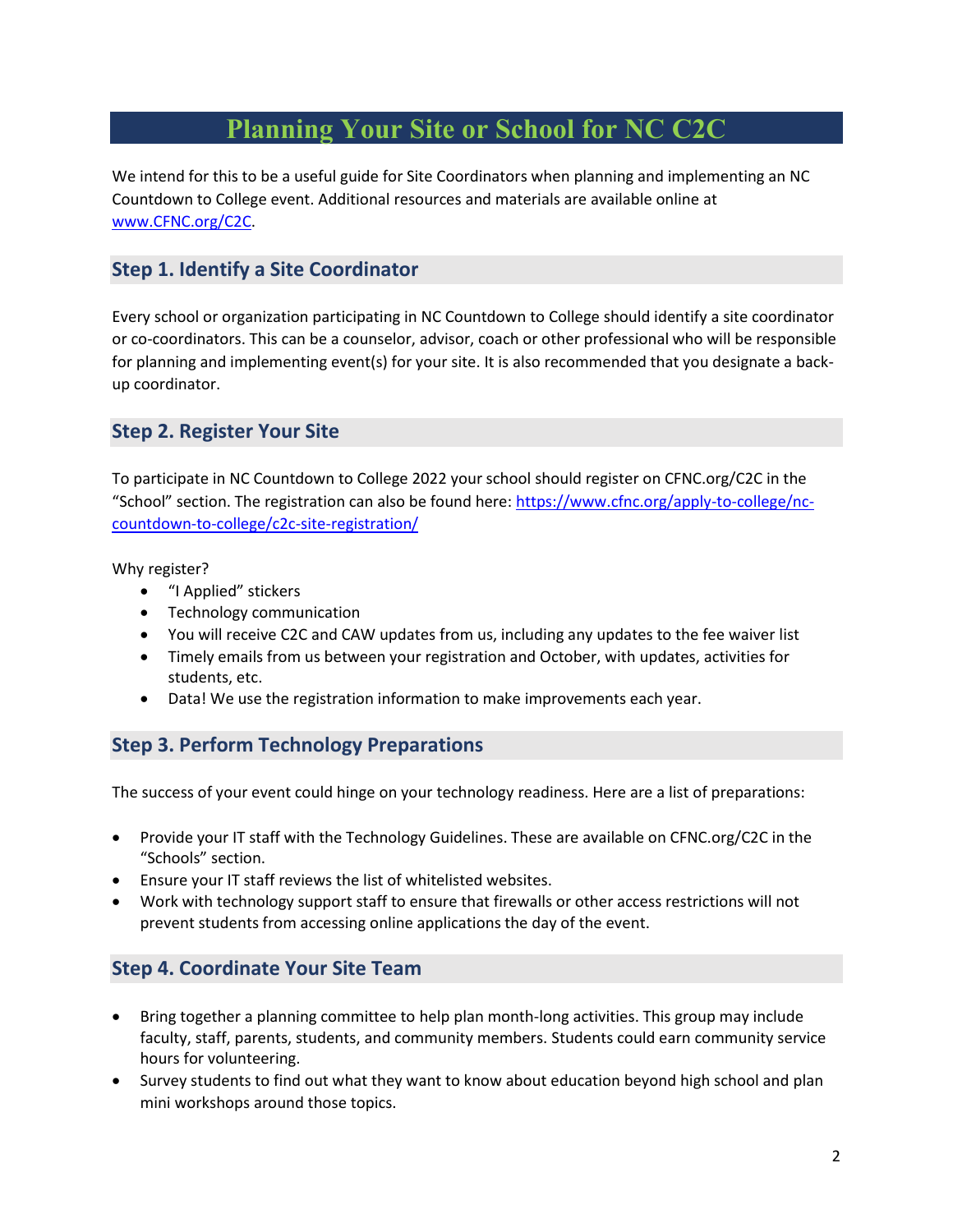• Contact your local campus-based admissions and financial aid office to help with your events.

#### Weekly Themes

Consider defining themes for each week of NC Countdown to College and scheduling activities related to those themes. We break up each week as follows: *Week 1: Imagine Your Future; Week 2: FAFSA and RDS Concentration; Week 3: College Application Week; and Week 4: I Applied, Now What?*

#### Activity Suggestions

We have activity suggestions below, listed by week. We have provided you with any resources needed, and each activity should take no more than 15 minutes. *Please note that many of these activities are also appropriate for grades 9-11, if you are interested in getting your whole school involved. The activity is noted with an asterisk if it can easily be used with younger students.*

#### Week 1:

- a) Be Prepared\*: Ensure that students have a log-in for CFNC.org by either making an account for the first time or resetting their password (if needed). This can be done via your Pro Tools account. Pro Tools information[: https://www.cfnc.org/education-professionals/professional](https://www.cfnc.org/education-professionals/professional-center-and-professional-tools/)[center-and-professional-tools/](https://www.cfnc.org/education-professionals/professional-center-and-professional-tools/)
- b) Understanding C2C: Have students review the student section of the C2C website, in order to understand the goal of the month and the three main components: FAFSA, RDS, and college admissions[. https://www.cfnc.org/apply-to-college/nc-countdown-to-college/for-students/](https://www.cfnc.org/apply-to-college/nc-countdown-to-college/for-students/)
- c) Career Assessments\*: Have students complete an assessment on CFNC.org (i.e. Interest Profiler) and review career requirements. Students can then explore programs and majors at the colleges to ensure their plans are aligning. Assessments can be found here: <https://www2.cfnc.org/learnAboutYourself>
- d) Where are NC Schools?\*: Have students review the NC College Map located here: <https://www.cfnc.org/media/r1dezlqk/nc-college-map-poster.pdf> Show students where they are located, as well as local and distant colleges. Emphasize how many different colleges we have in NC, as well as the different types. This is a pre-activity to the next one below.
- e) College Search on CFNC.org<sup>\*</sup>: Have students utilize the College Search feature to plan and finalize where they will apply during College Application Week. Have them review admissions requirements and academics, to ensure the colleges they may apply to have their major or interest area[. https://www2.cfnc.org/college-search](https://www2.cfnc.org/college-search)
- f) <u>Vision Board\*</u>: A vision board is a representation of our goals and dreams; what better way to prep for C2C and CAW! The board may be a collage of images, words, and phrases that capture college and career goals. Here is a link to show more information and visuals: <https://www.lifehack.org/articles/productivity/8-ideas-create-your-own-vision-board.html>
- g) Extra Activity for 9-11<sup>th</sup> Graders: Have students review the CFNC college planning guide and review specific information for each grade level[: https://www.cfnc.org/news/the-ultimate](https://www.cfnc.org/news/the-ultimate-college-planning-guide/)[college-planning-guide/](https://www.cfnc.org/news/the-ultimate-college-planning-guide/) In addition, students can review the CFNC career planning guide here: <https://www.cfnc.org/news/the-ultimate-career-planning-guide-make-your-career-a-reality/>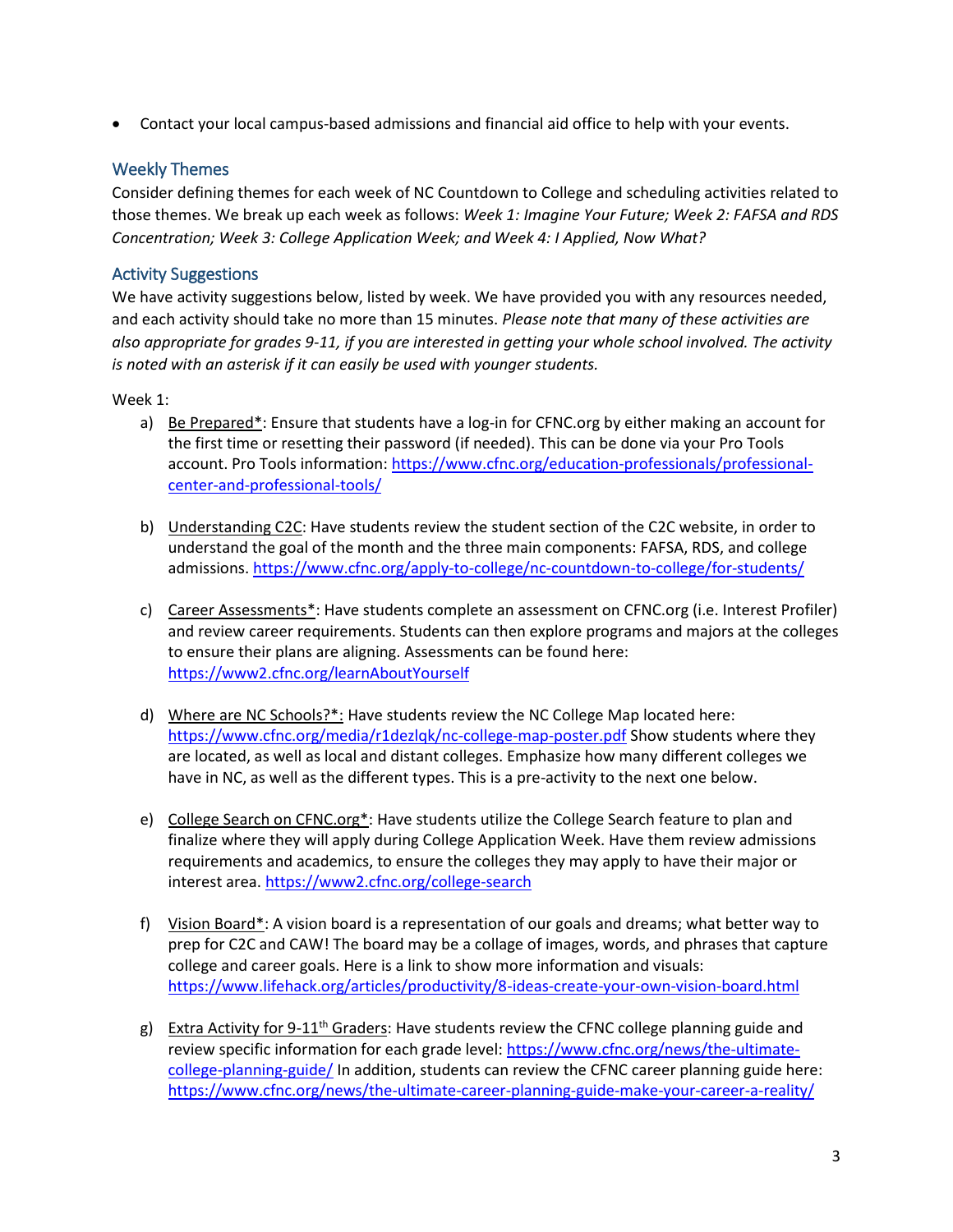#### Week 2:

- a) Why the FAFSA?\*: Have students watch the video on filling out the FAFSA here: <https://youtu.be/LK0bbu0y5AM> Talk about why we do it and the importance of it. After they watch the video, have them review this page at CFNC: [https://www.cfnc.org/pay-for](https://www.cfnc.org/pay-for-college/apply-for-financial-aid/)[college/apply-for-financial-aid/](https://www.cfnc.org/pay-for-college/apply-for-financial-aid/)
- b) Scholarship Search: Have students review the Scholarship Search section of CFNC, utilizing the search feature on the left side. Students should find at least one scholarship they are eligible for and plan to apply to[. https://www.cfnc.org/pay-for-college/scholarship-search/](https://www.cfnc.org/pay-for-college/scholarship-search/)
- c) Residency Determination Service (RDS): Students should review this video to understand RDS [https://youtu.be/kRcSHU-K\\_Js](https://youtu.be/kRcSHU-K_Js) Make sure students know where to go to complete residency after watching the video[: https://ncresidency.cfnc.org/residencyInfo/](https://ncresidency.cfnc.org/residencyInfo/) and where to find resources they may need:<https://ncresidency.cfnc.org/residencyInfo/resources>

#### Week 3:

- a) Who Would You Admit?\*: Have students complete the admissions activity found on page 16 here:<https://www.cfnc.org/media/4rjh0mx5/student-activities-11th.pdf> This is a great activity that gives students a feel for the decisions admissions professionals make each day.
- b) Writing Your College Admissions Essay: Pass along this link on college admissions essays to give students tips on writing their essays: [https://www.cfnc.org/apply-to-college/college-application](https://www.cfnc.org/apply-to-college/college-application-resources/admissions-essay-tips/)[resources/admissions-essay-tips/](https://www.cfnc.org/apply-to-college/college-application-resources/admissions-essay-tips/) Have students review the sample essay questions from colleges in NC and ask them to work on a sample essay at home. Review these as a group or in small groups as a short activity in their English classrooms or as a separate activity this week.
- c) Extra activity for grades 9-11<sup>\*</sup>: Have students complete a sample application located here: <https://www.cfnc.org/apply-to-college/college-application-resources/practice-application/>

#### Week 4:

- a) Financial Aid Offer Letters: Once students complete their FAFSA and admissions application, they will receive offer letters from the financial aid offices. Have students prepare for these by reviewing pages 16 & 17 here: [https://www.cfnc.org/media/5v1fdxr1/student-activities-](https://www.cfnc.org/media/5v1fdxr1/student-activities-12th.pdf)[12th.pdf](https://www.cfnc.org/media/5v1fdxr1/student-activities-12th.pdf) After they have reviewed these two pages, head to this site for videos and sample offer letters[: https://bigfuture.collegeboard.org/for-parents/webinar-comparing-financial-aid-awards](https://bigfuture.collegeboard.org/for-parents/webinar-comparing-financial-aid-awards)
- b) Types of Financial Aid\*: Students may be offered various types of financial aid: grants, scholarships, loans, and/or work study. Have students review this page and watch the short video to become familiar with terms and funding: [https://www.cfnc.org/pay-for-college/grants](https://www.cfnc.org/pay-for-college/grants-and-scholarships/)[and-scholarships/](https://www.cfnc.org/pay-for-college/grants-and-scholarships/) In addition, make sure students bookmark this website for more information: <https://studentaid.gov/>
- c) Post-RDS: What happens after you complete your RDS interview? Be sure that students know where to find resources on their RDS status: [https://ncresidency.cfnc.org/residencyInfo/pdf/RDSStatusPg.pdf;](https://ncresidency.cfnc.org/residencyInfo/pdf/RDSStatusPg.pdf) information on the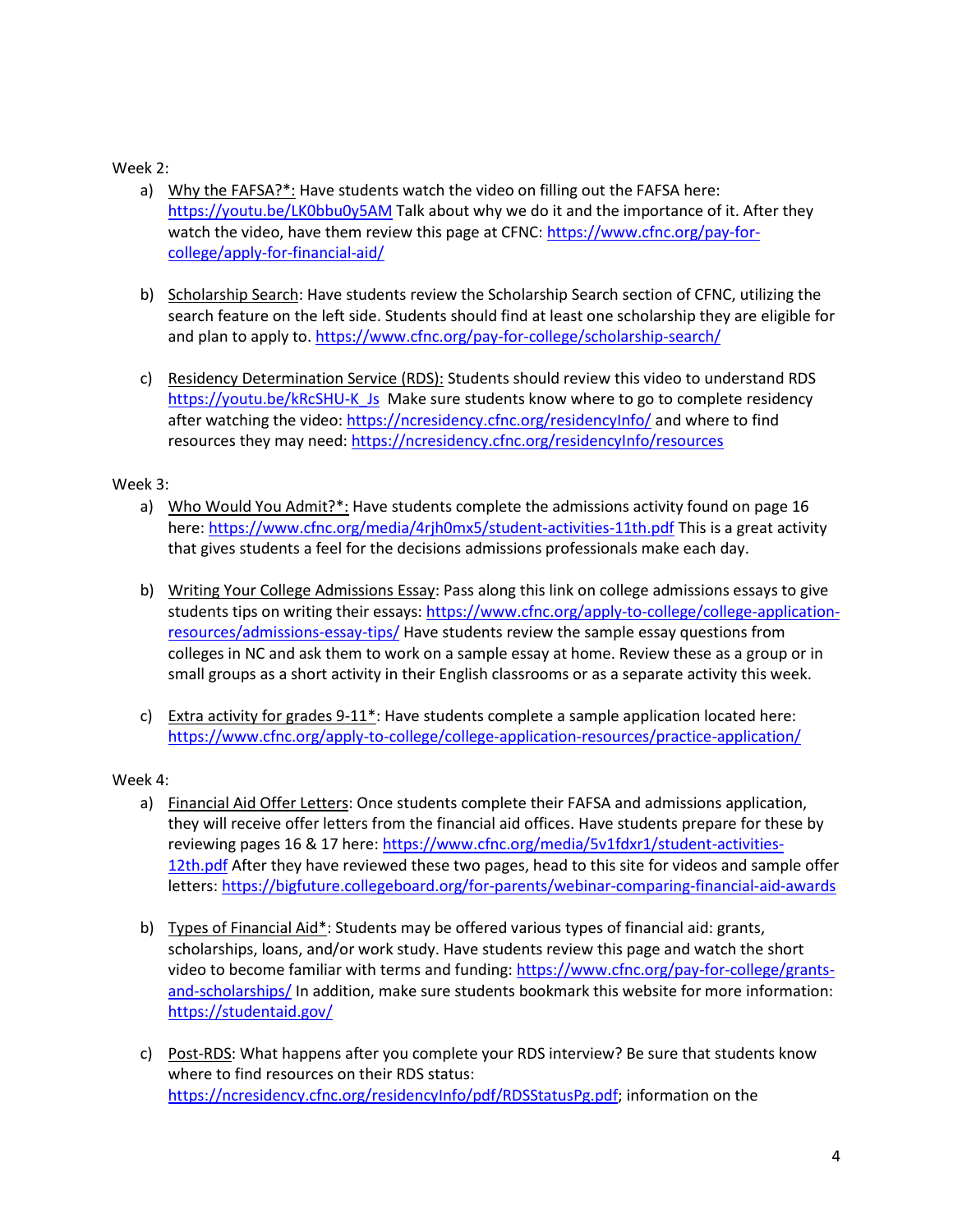reconsideration and appeal process:

[https://ncresidency.cfnc.org/residencyInfo/pdf/RDSAppeals.pdf;](https://ncresidency.cfnc.org/residencyInfo/pdf/RDSAppeals.pdf) and other FAQs: <https://ncresidency.cfnc.org/residencyInfo/studentFAQ>

- d) After You Apply: Congratulations! Students completed their admission application(s) to college. Now what? Offer students this handout to review: [https://www.cfnc.org/media/yuqpmtlj/i](https://www.cfnc.org/media/yuqpmtlj/i-applied-now-what.pdf)[applied-now-what.pdf](https://www.cfnc.org/media/yuqpmtlj/i-applied-now-what.pdf) In addition, students will want to understand what it means to be waitlisted, just in case[: https://bigfuture.collegeboard.org/plan-for-college/after-youve](https://bigfuture.collegeboard.org/plan-for-college/after-youve-applied/what-to-do-if-youre-waitlisted)[applied/what-to-do-if-youre-waitlisted](https://bigfuture.collegeboard.org/plan-for-college/after-youve-applied/what-to-do-if-youre-waitlisted)
- e) Students may also want to become familiar with the College Redirection Pool, in case they aren't accepted, they are waitlisted, or want to look elsewhere later in their senior year: <https://www2.cfnc.org/crp>

#### **8. Promote Your Event**

#### Get the Word Out

CFNC offers a social media toolkit, as well as Spanish resources for educators. In addition, you can promote your event within your school, your community, and other media outlets! Let us know if we can assist in any way. Be sure to visit CFNC.org/C2C for all of our resources.

#### **Sample Letters**

#### Sample Recruitment Letter

SCHOOL LOGO SCHOOL ADDRESS (MONTH) (YEAR)

#### Dear (NAME OF ORGANIZATION),

(NAME OF YOUR HIGH SCHOOL) is pleased to announce its participation in the statewide NC Countdown to College event. In an effort to further expand college access initiatives, College Foundation of North Carolina (CFNC) and the Carolinas Association of Collegiate Registrars and Admissions Officers (CACRAO) are co-sponsoring the annual NC Countdown to College Month to be held (C2C) DATES AND YEAR). The goal of NC Countdown to College Month is to provide every graduating high school senior the opportunity to apply to college online through CFNC.org with a particular focus on helping firstgeneration students and students who may not otherwise apply to college.

We will be hosting our event on (DATE(S)) and would welcome representatives from (NAME OF ORGANIZATION) to visit our school during this exciting and important time. Volunteers can greet and sign-in students, assist students with the completion of CFNC online college applications, or distribute information about financial aid opportunities. Our students would really appreciate your help and support as they take a big step in the direction of going to college.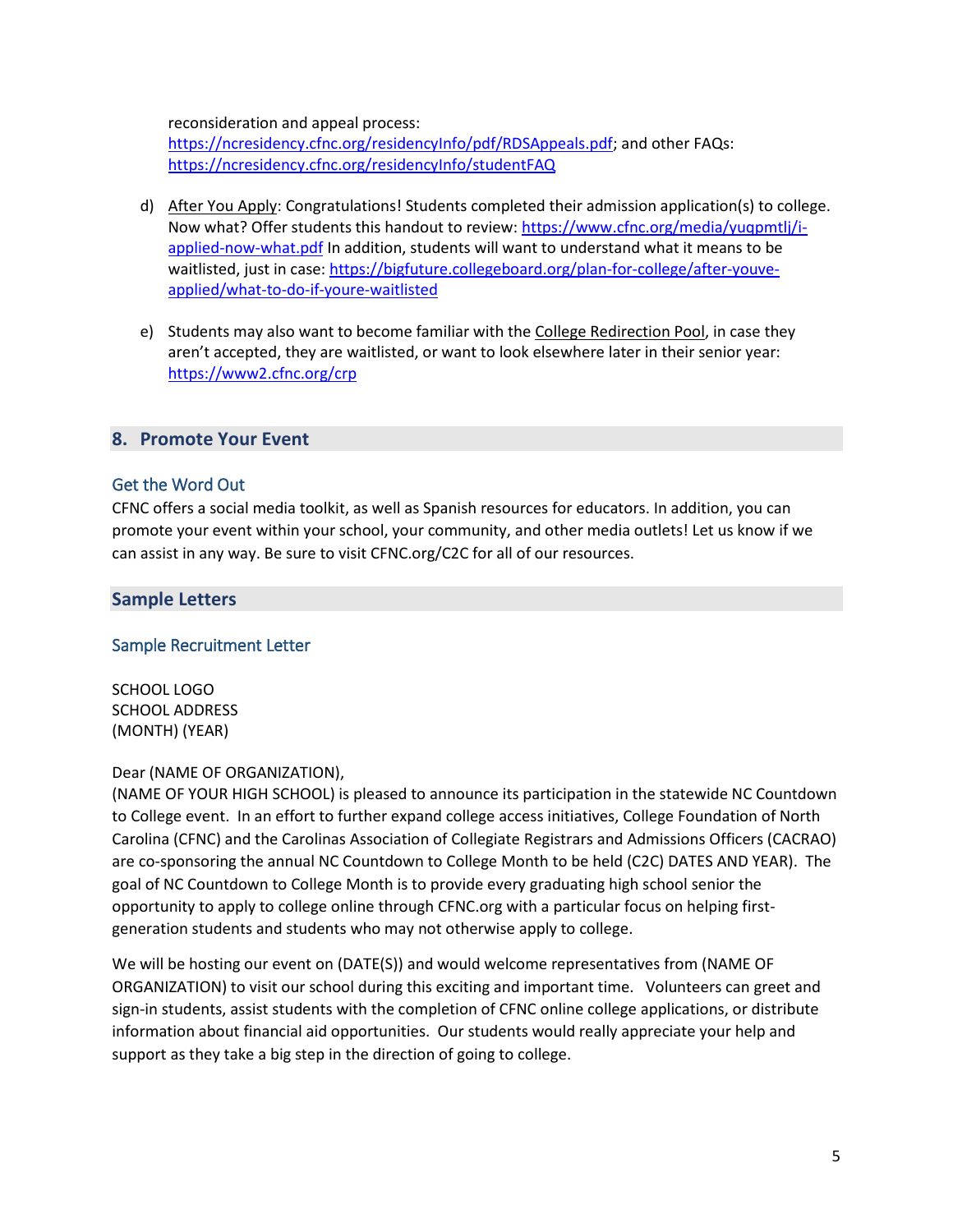If you or any of your colleagues at (NAME OF ORGANIZATION) are interested in working with (NAME OF YOUR HIGH SCHOOL) in any capacity please contact (NAME, CONTACT INFO).

Thank you!

(YOUR NAME)

(YOUR TITLE)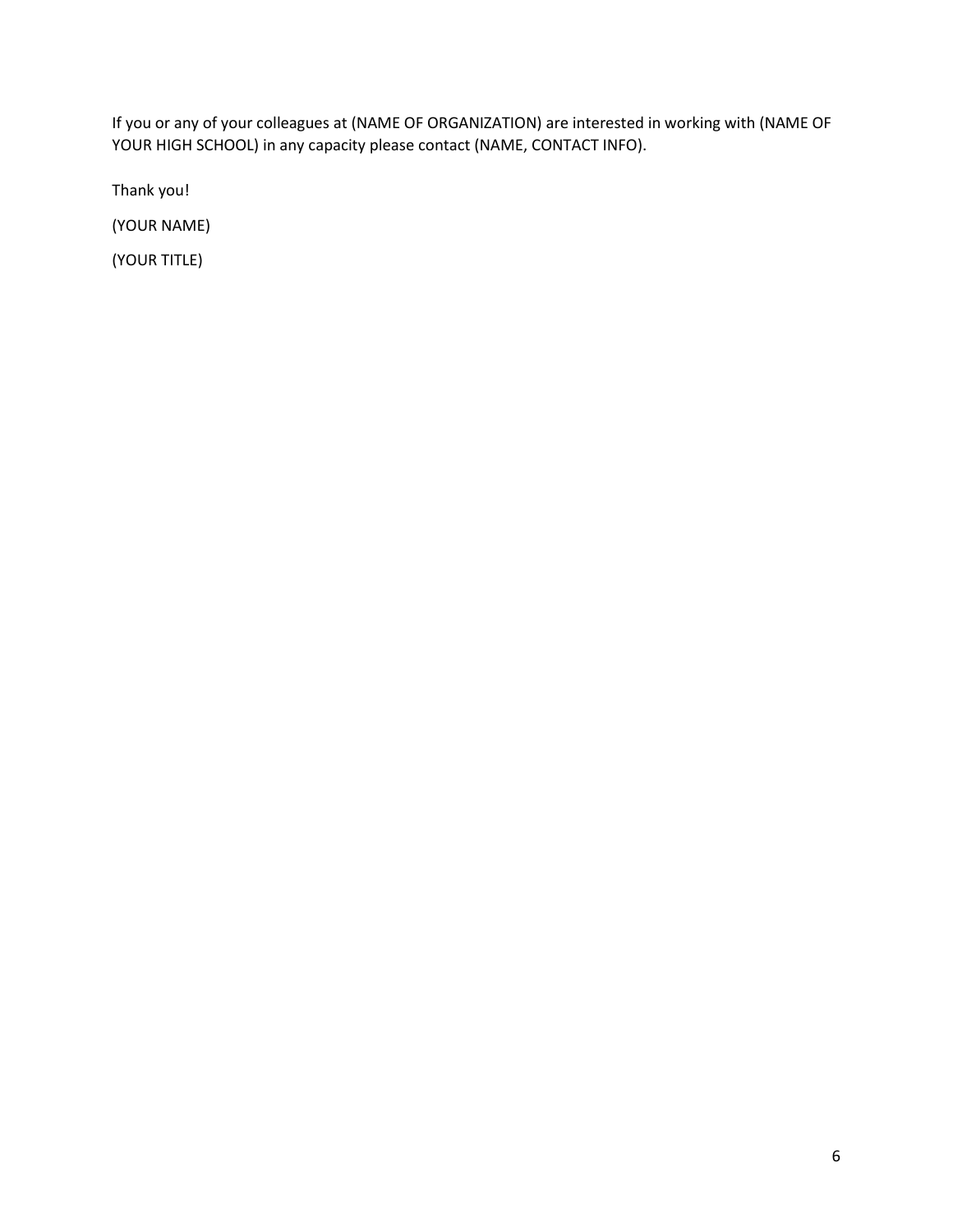#### Student/Family Information Letter

SCHOOL LOGO SCHOOL ADDRESS

(MONTH) (YEAR)

Dear Students and Families,

During (C2C DATES), College Foundation of North Carolina (CFNC) and Carolinas Association of Collegiate Registrars and Admissions Officers (CACRAO) will be sponsoring NC Countdown to College Month. On (DATE(s) OF EVENT), all seniors expected to graduate in June (YEAR) will be encouraged to use the CFNC.org online application to apply for admission to a North Carolina college or university, if they have not already done so. This event is possible due to the collaborative efforts of the administration, faculty, and staff at (NAME OF YOUR HIGH SCHOOL), as well as students, their families, and volunteers across the community.

The purpose of this event is to support students in completing three important college enrollment steps: **Residency Determination Service (RDS); FAFSA; and College Applications.** In order to fully participate, students will need to have an account on CFNC.org. Your student will use his/her CFNC Account for both 1) college applications, and 2) completion of RDS (to establish eligibility for in-state tuition and state grants).

CFNC also provides a [College Application Checklist](https://www.cfnc.org/media/spdnrtmk/2021-cfnc-college-admission-checklist.pdf) for students to download from the [www.cfnc.org/C2C](http://www.cfnc.org/C2C) website. Students and their families will need to work together to prepare because parent information is essential to complete RDS and FAFSA. CFNC provides a helpful chart of parent and student information needed to complete the FAFSA and RDS. We encourage all students to print and review th[e College Application Checklist](https://nccountdowntocollege.org/wp-content/uploads/2018/08/countdown-to-college-application-checklist-2018-0718.pdf) prior to the event, as well as the [FAFSA/RDS chart.](https://ncresidency.cfnc.org/residencyInfo/pdf/FAFSAandRDS.pdf)

Families are welcome to visit (NAME OF YOUR HIGH SCHOOL) on (DATE(s) OF EVENT) to assist their student during the NC Countdown to College events. In addition, if family members are interested in volunteering or guest speaking during the event, please let me know. Volunteers can greet and sign-in students, assist students with the completion of CFNC online college applications, or distribute information about financial aid opportunities.

If you have any questions, please call (NAME, TITLE), at (PHONE NUMBER). Thank you in advance for your support of this exciting initiative to encourage North Carolina's students to make college a part of their future.

Sincerely, (SCHOOL COUNSELOR/PRINCIPAL/SITE COORDINATOR) [If printing, attach copies of College Application Checklist and FAFSA/RDS chart.]